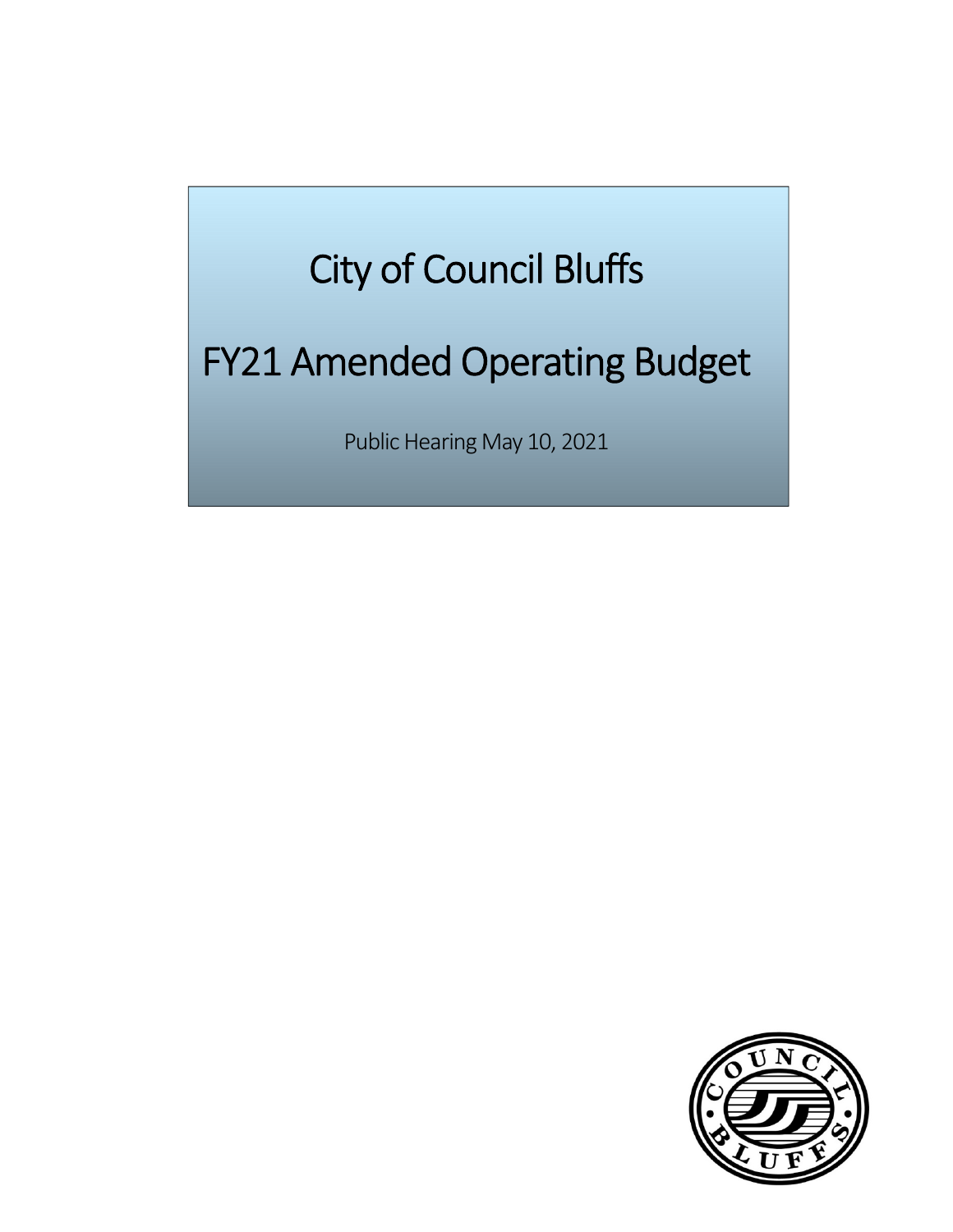#### **TABLE OF CONTENTS**

**Page**

| Amended Budget Highlights                            |  |
|------------------------------------------------------|--|
| Revenue and Expenditure Summary - All Funds          |  |
| Revenue Detail – All Funds                           |  |
| State Amended Budget Form - Notice of Public Hearing |  |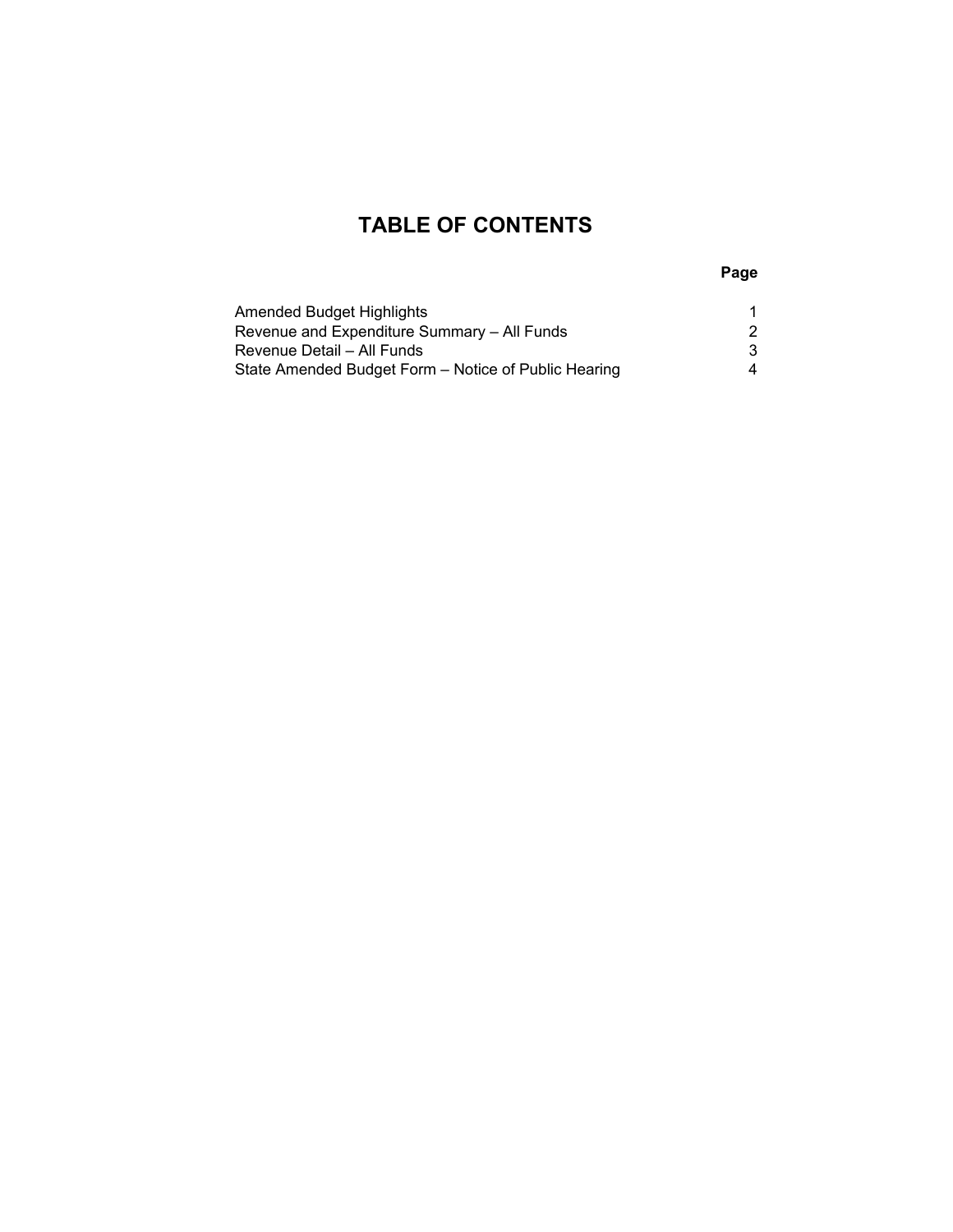### **FY21 Amended Budget**

Highlights of the FY21 Amended Budget

- Budget expenditures over revenue of (\$13.7M) is reflective of the following:
	- Timing of expenditures for Capital Improvement projects utilizing prior years' funding from Local Option Sales Tax, Road Use and West Broadway
	- **Non-cash depreciation expense in Sewer and Refuse**
	- Covid-19 expenditures and revenue loss that will be reimbursed in FY22
- Budgeted revenue, excluding transfers, decreased by \$3.6 (M) million
	- Revenue related to Capital projects was adjusted down by \$5.3M to align the award receipt and timing of the levee and other Capital projects
	- Estimated impact of Covid-19 on revenue is a net reduction of approximately \$2.1 million

| Covid-19 revenue impact          |   |       |
|----------------------------------|---|-------|
| Hotel/Motel Tax                  | Ś | (1.3) |
| <b>Gaming Tax</b>                |   | (0.2) |
| Mid-America Center               |   | (2.5) |
| Parks and Recreation             |   | (0.2) |
| <b>CARES Act Monies received</b> |   | 2.1   |
| Net COVID-19 revenue impact      |   | (2.1) |

- Revenue was increased by \$2.4M for FEMA/Homeland reimbursement for the 2019 Flood
- City property taxes collected are anticipated to increase by \$1.6M primarily due to higher than normal receipt of delinquent taxes
- Budgeted expenses, excluding transfers, decreased by \$6.4M
	- Expenses related to Capital projects was adjusted down by \$6.5M to align projects with monies awarded and fiscal year timing
	- **Expenses for the Mid-America Center and Parks and Recreation decreased** by \$2.0M due to cancelled events impacted by COVID-19
	- Group insurance decreased by \$0.2M
	- Public Safety and Public Works overtime increase \$.5M
	- Fiscal year expense related to 2019 Flood event \$.5M and COVID-19 \$.2M were incorporated into the amended budget
	- Group insurance allocations to departments were updated to reflect the total cost of group insurance coverage which will more closely align with the process used in actuals. This has zero impact across the City but more accurately depicts true group insurance costs by department.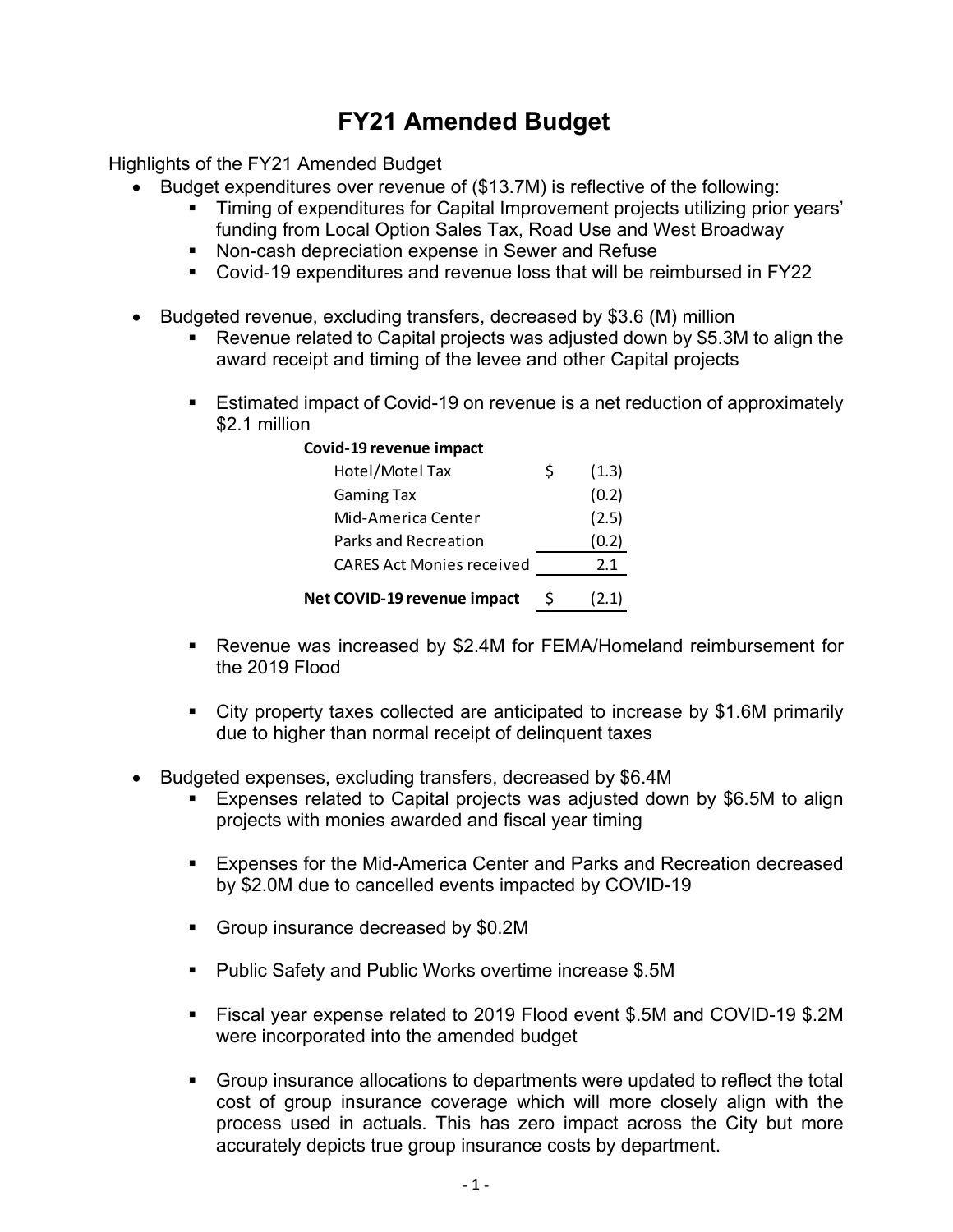### **FY21 Amended Budget Summary All Funds**

|                                                      | <b>FY21</b><br><b>Budget</b> |    | <b>FY21</b>      |    |                             |
|------------------------------------------------------|------------------------------|----|------------------|----|-----------------------------|
|                                                      | <b>Original</b>              |    | <b>Amendment</b> |    | <b>Amended Budget</b>       |
|                                                      |                              |    |                  |    |                             |
| <b>REVENUE &amp; OTHER FINANCING SOURCES</b>         |                              |    |                  |    |                             |
| <b>Property Taxes</b>                                | \$<br>49, 134, 737           | \$ | 1,619,599        | \$ | 50,754,336                  |
| <b>TIF Revenues</b>                                  | 4,963,004                    |    | 139,057          |    | 5,102,061                   |
| <b>Other City Taxes</b>                              | 23, 151, 340                 |    | (1,260,322)      |    | 21,891,018                  |
| Licenses & Permits                                   | 1,844,300                    |    | (226, 330)       |    | 1,617,970                   |
| Use of Money & Property                              | 1,347,800                    |    | (565, 715)       |    | 782,085                     |
| Intergovernmental                                    | 29,844,647                   |    | (2,398,547)      |    | 27,446,100                  |
| Nongovernmental                                      | 4,864,150                    |    | 356,631          |    | 5,220,781                   |
| Charges for Fees & Services                          | 21, 166, 283                 |    | (2,076,651)      |    | 19,089,632                  |
| <b>Special Assessments</b>                           | 166,000                      |    | 16,591           |    | 182,591                     |
| Miscellaneous                                        | 1,732,960                    |    | 1,013,138        |    | 2,746,098                   |
| <b>Other Financing Sources</b>                       | 5,050,000                    |    | (237, 820)       |    | 4,812,180                   |
| <b>Transfers In</b>                                  | 32,850,885                   |    | 2,700,662        |    | 35,551,547                  |
| <b>TOTAL REVENUE &amp; OTHER FINANCING SOURCES</b>   | \$<br>176, 116, 105          | \$ | (919, 706)       | \$ | 175,196,399                 |
|                                                      |                              |    |                  |    |                             |
| <b>EXPENDITURES &amp; OTHER FINANCING USES</b>       |                              |    |                  |    |                             |
| <b>Public Safety</b>                                 | \$<br>37,372,286             | \$ | 1,609,236        | \$ | 38,981,522                  |
| <b>Public Works</b>                                  | 11, 112, 493                 |    | 570,274          |    | 11,682,767                  |
| <b>Health &amp; Social Services</b>                  | 220,419                      |    | (15, 198)        |    | 205,221                     |
| <b>Culture &amp; Recreation</b>                      | 12,879,894                   |    | (2,420,807)      |    | 10,459,087                  |
| Community & Economic Development                     | 6,909,813                    |    | 872,839          |    | 7,782,652                   |
| <b>General Government</b>                            | 17,003,650                   |    | (419,905)        |    | 16,583,745                  |
| Debt Service                                         | 10,243,442                   |    | (60, 389)        |    | 10,183,052                  |
| Capital Projects                                     | 45,802,858                   |    | (6,486,019)      |    | 39,316,839                  |
| <b>Business Type Activities</b>                      | 18, 184, 893                 |    | (27, 549)        |    | 18, 157, 344                |
| <b>Transfers Out</b>                                 | 32,850,885                   |    | 2,700,662        |    | 35,551,547                  |
| <b>TOTAL EXPENDITURES &amp; OTHER FINANCING USES</b> | \$<br>192,580,632            | \$ | (3,676,858)      | \$ | 188,903,775                 |
|                                                      |                              |    |                  |    |                             |
| <b>NET REVENUE (EXPENDITURES)</b>                    | $(16, 464, 527)$ \$          |    | 2,757,151        | \$ | (13,707,375)                |
|                                                      |                              |    |                  |    |                             |
| <b>REVENUE, EXCL TRANSFERS</b>                       | $$143,265,221$ \$            |    |                  |    | $(3,620,368)$ \$139,644,852 |
| <b>EXPENDITURES, EXCL TRANSFERS</b>                  | \$ 159,729,747               | \$ |                  |    | $(6,377,520)$ \$153,352,227 |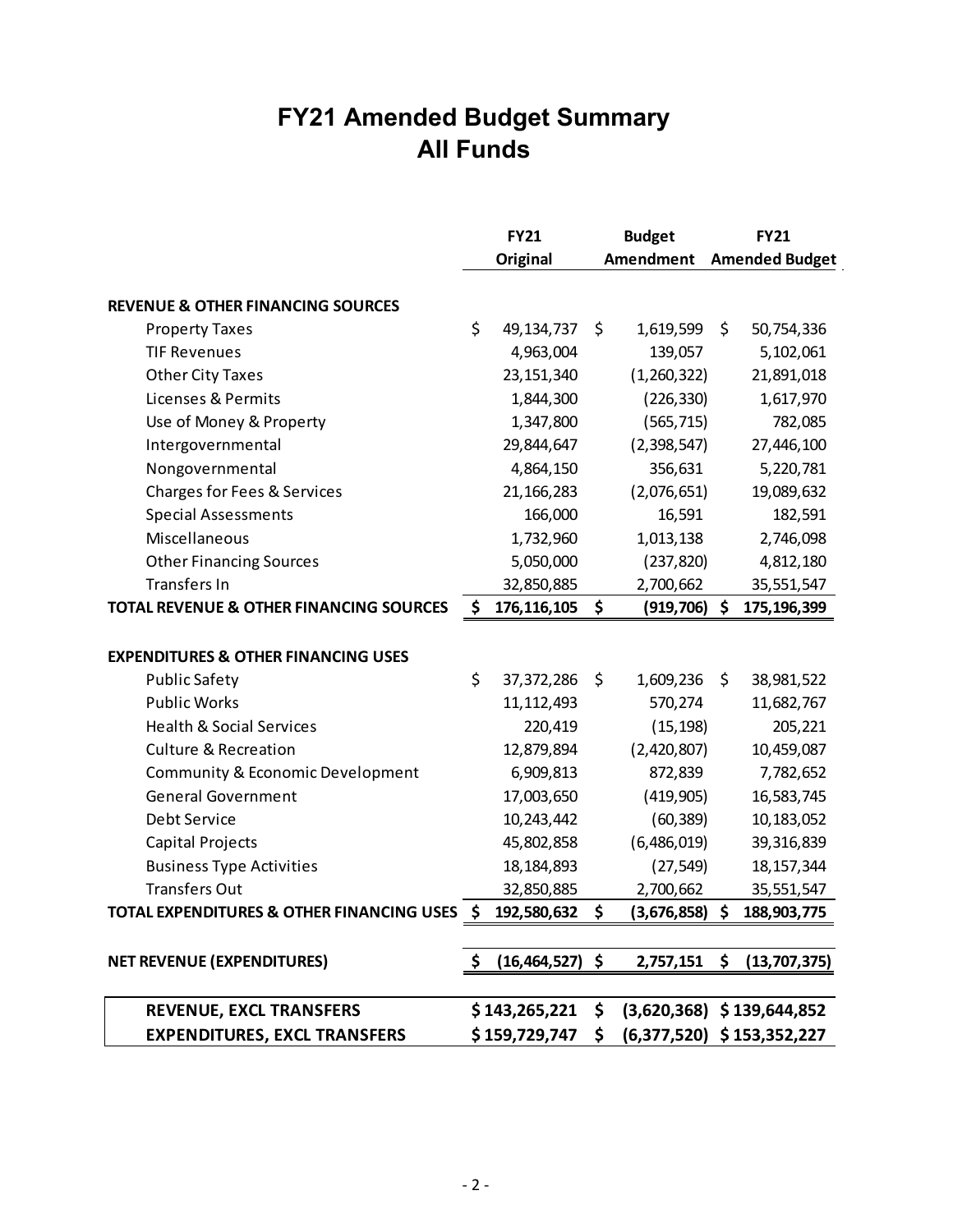## **Revenue Amended Budget Detail – All Funds**

|                                                    | <b>FY21</b>            |     | <b>Budget</b>   | <b>FY21</b>           |
|----------------------------------------------------|------------------------|-----|-----------------|-----------------------|
| <b>REVENUE &amp; OTHER FINANCING SOURCES</b>       | <b>Original Budget</b> |     | Amendment       | <b>Amended Budget</b> |
| <b>Property Taxes</b>                              | \$<br>49,134,737       | \$  | 1,619,599       | \$<br>50,754,336      |
| <b>TIF Revenues</b>                                | 4,963,004              |     | 139,057         | 5,102,061             |
| <b>Other City Taxes</b>                            |                        |     |                 |                       |
| Local Option Sales Tax                             | 9,800,000              |     | 900,000         | 10,700,000            |
| Franchise Tax                                      | 4,460,000              |     | (630,000)       | 3,830,000             |
| Utility Property Tax Replacement                   | 3,361,340              |     | (25, 322)       | 3,336,018             |
| Hotel/Motel Tax                                    | 2,800,000              |     | (1,300,000)     | 1,500,000             |
| <b>Gaming Tax</b>                                  | 2,730,000              |     | (205,000)       | 2,525,000             |
| <b>Total Other City Taxes</b>                      | 23, 151, 340           |     | (1,260,322)     | 21,891,018            |
| Licenses & Permits                                 | 1,844,300              |     | (226, 330)      | 1,617,970             |
| Use of Money & Property                            | 1,347,800              |     | (565, 715)      | 782,085               |
| Intergovernmental                                  |                        |     |                 |                       |
| <b>Federal Grants</b>                              | 15,680,500             |     | (3,769,260)     | 11,911,240            |
| <b>State Grants</b>                                | 3,912,077              |     | 422,609         | 4,334,686             |
| Road Use Tax                                       | 7,912,100              |     | 592,637         | 8,504,737             |
| <b>Commercial Rollback</b>                         | 2,086,970              |     | (89,046)        | 1,997,924             |
| <b>County Contribution</b>                         | 253,000                |     | 444,513         | 697,513               |
| Total Intergovernmental                            | 29,844,647             |     | (2,398,547)     | 27,446,100            |
| Nongovernmental Grants                             | 4,864,150              |     | 356,631         | 5,220,781             |
| Charges for Fees & Services                        |                        |     |                 |                       |
| <b>Sewer Services</b>                              | 7,263,000              |     |                 | 7,263,000             |
| Refuse Services                                    | 5,567,800              |     |                 | 5,567,800             |
| MidAmerica Center Services                         | 3,820,577              |     | (2,476,040)     | 1,344,537             |
| Police and Fire Services                           | 1,563,000              |     | 603,409         | 2,166,409             |
| Park & Recreation Services                         | 1,072,452              |     | (172, 415)      | 900,037               |
| Other                                              | 1,879,454              |     | (31,606)        | 1,847,849             |
| Total Charges for Fees & Services                  | 21, 166, 283           |     | (2,076,651)     | 19,089,632            |
| <b>Special Assessments</b>                         | 166,000                |     | 16,591          | 182,591               |
| Miscellaneous                                      |                        |     |                 |                       |
| Red Light Enforcement Fines                        | 324,000                |     | 76,000          | 400,000               |
| <b>Fines and Violations</b>                        | 457,900                |     | (20,000)        | 437,900               |
| <b>Expense Reimbursements</b>                      | 477,000                |     | 582,620         | 1,059,620             |
| Other                                              | 474,060                |     | 374,518         | 848,578               |
| <b>Total Miscellaneous</b>                         | 1,732,960              |     | 1,013,138       | 2,746,098             |
| Financing Sources, GO Bonding, Capital Sales       | 5,050,000              |     | (237, 820)      | 4,812,180             |
| <b>TOTAL REVENUE &amp; OTHER FINANCING SOURCES</b> | 143,265,221            |     | (3,620,368)     | 139,644,852           |
| Transfers In                                       | 32,850,885             |     | 2,700,662       | 35,551,547            |
| <b>TOTAL REVENUE AND TRANSFERS</b>                 | \$<br>176, 116, 105    | -\$ | $(919, 706)$ \$ | 175,196,399           |